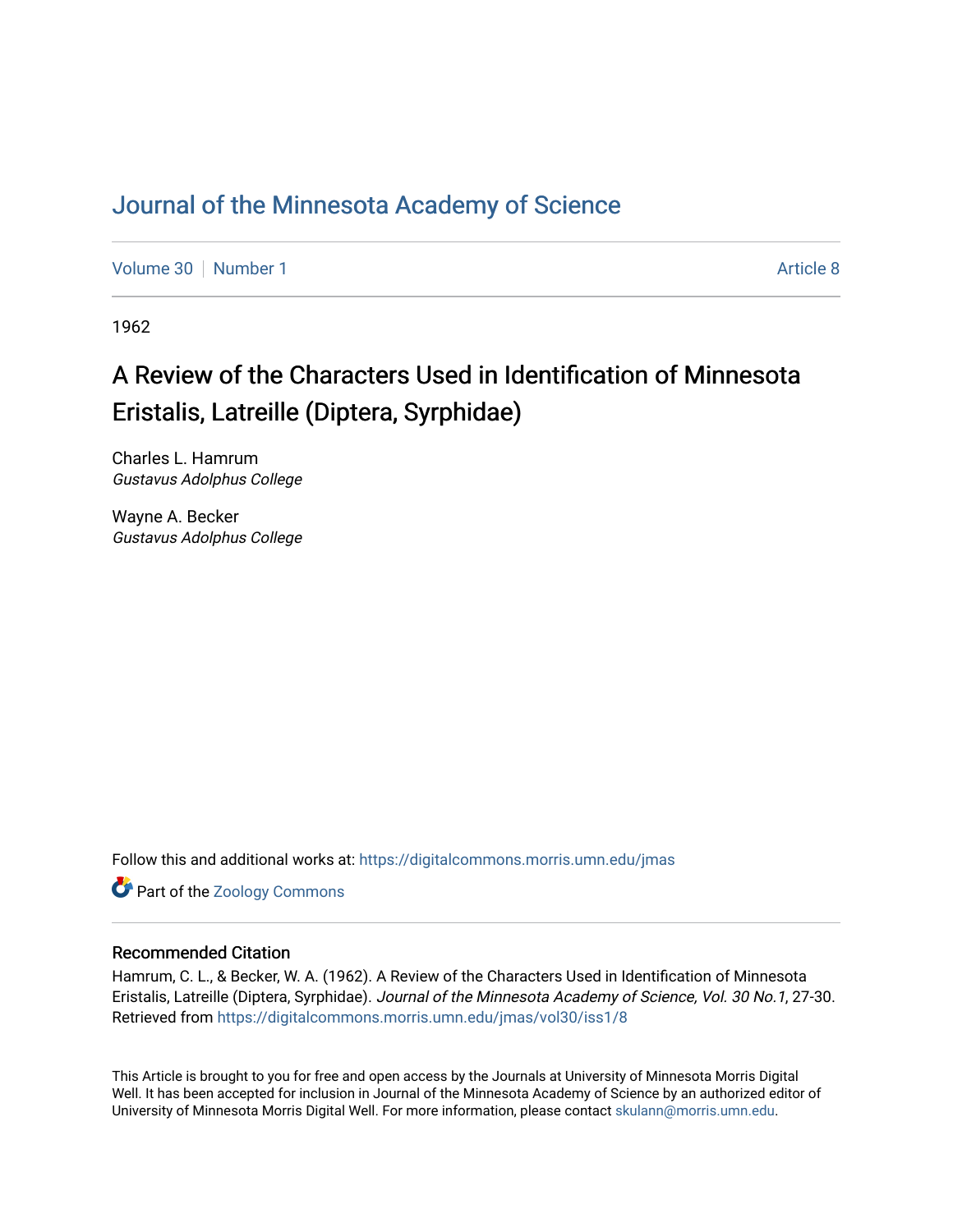## *A Review of the Characters Used in Identification of Minnesota Eristalis, Latreille (Diptera, Syrphidae)* <sup>1</sup>

CHARLES L. HAMRUM and WAYNE A. BECKER *GustavusAdolphus College, St. Peter* 

The species of *Eristalis* comprise a conspicuous fraction of the insects commonly seen hovering about flowers or near the edges of lakes and ponds. The superficial bee-like appearance of these flies has also served to distinguish this group. Most zoologists even have some knowledge of the larval stage (rat-tailed maggot) as well as the adult, however, a specific identification problem remains in spite of the widespread general information concerning the group. Many of the characters used in species separation are variable or unreliable. A critical review of these characters and consideration of new character combinations seems desirable.

The family Syrphidae may readily be distinguished from other Diptera by the so-called false or spurious vein, which is a vein-like thickening of the wing membrane between the 3rd and 4th longitudinal veins  $(R4 + 5)$ and  $M1 + 2$ ), and running through the anterior radiomedial cross vein. The present grouping of syrphid genera has been greatly influenced by Shannon (1921), however, Malloch (1922) noted the presence of a patch of black spinules on the anterior surfaces of the bases of all femora only in Eristalinae. The spinule character in combination with the deep bending of vein  $R4 + 5$  into cell RS serve to distinguish the Eristalinae.

The genus *Eristalis* is characterized as follows: Face tuberculate, and a little produced downward. Antennae short; arista long and short, plumose basally, bare or microscopically pubescent. Eyes bare to pilose, unicolorous to dark vertical bands or numerous spots. Mesonotum short; scutellum convex. Squamae large. Marginal cell of wing closed; loop of third vein deep; anterior cross-vein at or near middle of discal cell. Abdomen rather short and compact. Hind femora slender to moderately thickened without spines or processes; tibiae straight to moderately arcuate. Genotype: *Musca arbustorum* Linne.

Hull ( 1949) recognizes five subgenera based chiefly upon head characters.

#### Characters Used In *Eristalis* Identification:

*Head Characters:* The markings and pile of the eyes aid in the definition of two local *Eristalis* species. The facial profile and ground color of the face are helpful to a degree, however, the width of the facial stripe seems to have very limited significance. Antennal characters, i.e. length of segments and pilosity of arista, also have little influence in identification of Minnesota species.

<sup>1</sup> This study was supported by a National Science Foundation undergraduate research participation grant.

*Thoracic Characters:* The density and color of thoracic pile is a prominent and useful character in separation of species groups. In non-pilose species, the presence of dark or light bands on the mesonotum may be a significant character. The bright yellow scutellum readily identifies *E. transversus* among our local species.

*Leg Characters:* Abrupt color changes of tarsal segments or portions of the tibiae have been used extensively. Bristles, spines, and other processes do not seem to be usable.

*Abdominal Characters:* Considerable use has been made of color patterns and opaque markings of the two characters. The greater stability of the opaque markings provide a readily recognizable basis for identification of *E. dimidiatus,* however, these opaque markings are not an unmixed blessing. In some species, opaque markings occasionally appear on some specimens, but not on others.

*Wing Characters:* Infuscated areas in the wing membrane are characteristic of most individuals of some *Eristalis* species, however, the shape and extent of these pigmented areas are too variable to be used as specific characters. Wing length may possibly be used as another sex differentiating character in several species. The wings of five Minnesota species were measured with the average length of the female wing at least a millimeter longer than that of the male.

*Genitalia Characters:* It seems quite remarkable that the abundance of characters in the male genitalia have been used so little in separating *Eristalis* species. Illustrations of *Eristalis* terminalia appear rarely in the literature and no published dependence on these characters was found. Metcalf (1921) presented Syrphid fly workers with a useful description of male genitalia. Unfortunately, Metcalf all but ignored the Eristalinae terminalia.

The genital structures of *Eristalis barda* are shown in Fig. 1-3. The descriptive terminology is that used by Cole (1927).

The styli are well developed and may vary significantly among species. The cerci are small and not particularly useful in separating species. The paraphalli are bladelike and seem to protect the aedeagus. The interior forceps are articulated to the aedeagus and project upward between the blades of the paraphalli. In this study, considerable weight is given to variations in shape of the paraphalli and interior forceps.

The male genitalia normally fit into a pouch and are

*Proceedings, Volume Thirty, No. One, 1962*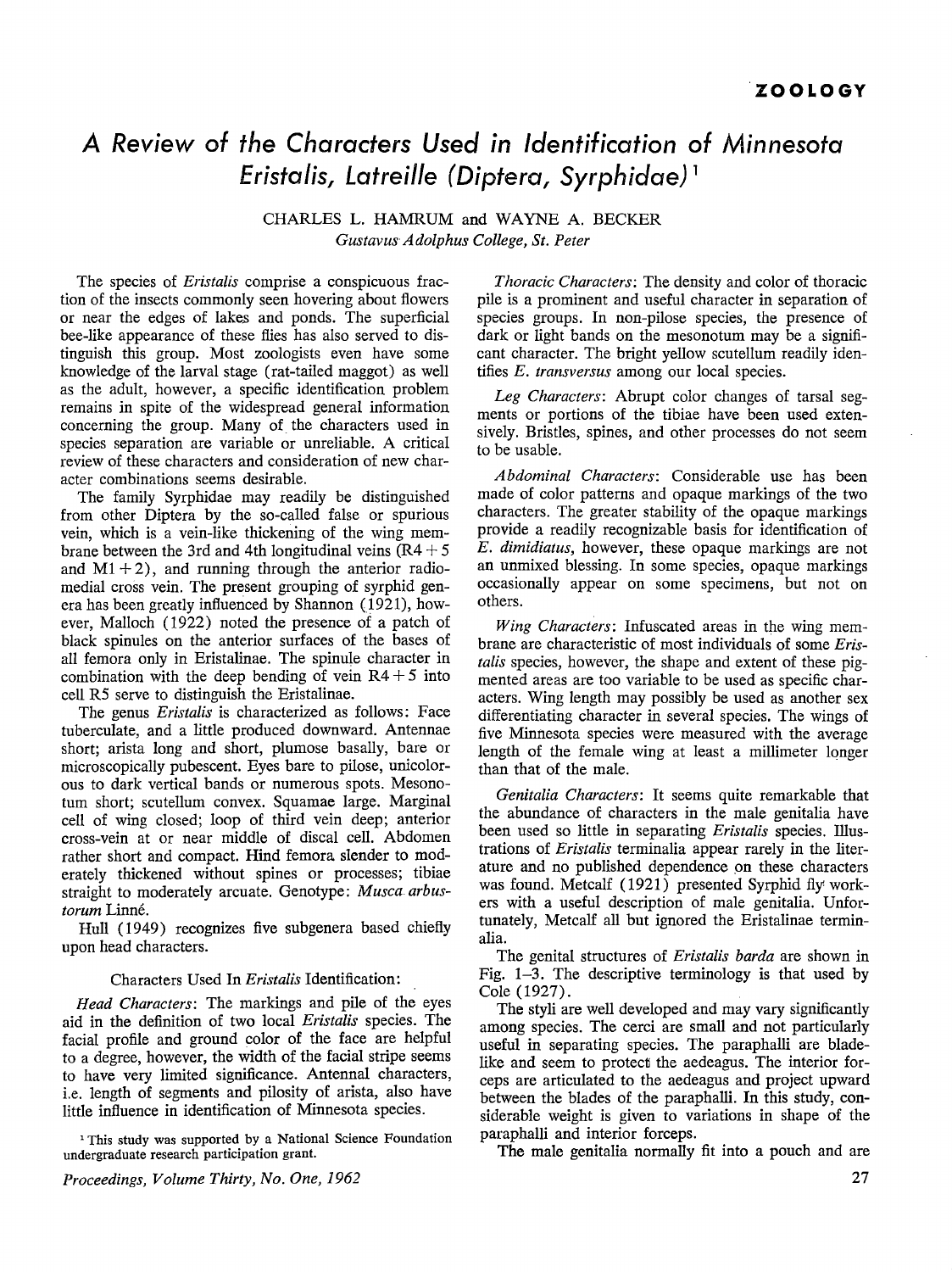therefore concealed from view. The genitalia may be extended in relaxed specimens and then snipped from the specimen for closer examination. In this study, the abdomen was broken free from the specimen before treatment. All drawings of genitalia presented herein were prepared after boiling the abdomen in a 10% solution of KOH for as long as necessary to soften and bleach the genitalia. The postabdomen was then dissected free from the abdomen and both parts neutralized in an acetic acid rinse. The postabdomen was then transferred to a drop of glycerine on a glass slide; the genitalia extended and examined with a compound microscope containing an ocular grid. All drawings were originally made on graph paper using the ocular grid as a scale basis. The abdomen and terminalia are kept with the specimen by storing them in small vials containing glycerine with the specimen pin run through the cork.

#### KEY TO MINNESOTA SPECIES

|                                                       | Thorax and abdomen bare or with short pile3 |
|-------------------------------------------------------|---------------------------------------------|
| 2. Legs black, except reddish hind tarsi; large hairy |                                             |

- species .................................. *barda* (Say) Legs black, except reddish hind tarsi; smaller individuals with abundant reddish pile on third and fourth abdominal segments ...... *barda* var. *rufipilis* Hull (new combination) Legs black, hind tarsi dark brown or black, abdominal pile usually black although some yellow pile may be present ............................. *bastardii* Macq.
- 3. Eyes with small round black dots .......... *aeneus* Scopoli Eyes unicolorous or without such dots .................. 4
- 4. Third tergite of abdomen wholly able to reflect light. .... 8 Third tergite of abdomen with opaque markings unable to reflect light ......................................... 5
- 5. Thorax with broad transverse stripe, scutellum bright yellow ................................. *transversus* Wied. Thorax unicolorous or indistinctly vittate, scutellum glossy ............................................. 6
- 6. Posterior margin of third abdominal segment with a fringe of pale yellow pile; opaque markings limited to two widely separated oval spots on third segment. See fig. 6 ............................... *latifrons* Loew Fringe of pale yellow pile lacking on posterior margin of third abdominal segment ............................. 7
- 7. Third tergite of abdomen with three opaque spots. Fourth tergite with a rounded opaque spot near anterior edge. See fig. 5 ................................. *dimidiatus* Wied. Third tergite of abdomen with opaque posterior band or other opaque pattern ................................. 9
- 8. Basal portion of hind tibiae light yellow .... *latifrons* Loew Hind tibiae entirely dark brown or black; pile of eyes restricted to a broad vertical stripe ............ *tenax* Linne
- 9. Basal joints of hind tarsi pale in color; third antenna! joint red to dark reddish brown in female; infuscated spot on basal half of wing prominent in female.... *\*rupium* (Fab.) Basal joints of hind tarsi dark...............................10
- 10. Transverse band of opaque black on third abdominal tergite; face entirely pilose; basitarsi of middle leg. often yellowish ............................... *arbustorum* (Linne) Basal two joints of middle tarsi yellow; face with a shining black stripe ......................... \*nemorum (Linne)

\* Were seen only in the University of Minnesota collection.

This key separates only those species of which we have actual Minnesota collection records. Fluke (1922) lists *E. saxort.1,m* Wied., *compactus* Walk., and *vinetorum* Fab.

from Wisconsin. *Eristalis hirtus* Linné and *obscurum* Loew from South Dakota are listed in the South Dakota State College collection.

*Significance of Genitalia Characters:* The foregoing key does not show the influence of the genitalia characters which greatly influenced its construction. Genitalia examinations frequently reduced confusion resulting from varying specimens within an apparent series. Particularly the problem of color variation has plagued workers within this group.

Hull (1925) divided the North American *Eristalis*  species into a number of groups. He recognizes the scarcity of structural characters, but feels his grouping arrangement is strengthened when considered in the light of geographic distribution. One of Hull's groups, the *pilosus*  group, clearly shows how useful genitalia characters can be in separating species. Specimens resembling *E. montanus, anthophorinus, bastardii,* and *mellisoides* may be found among pilose specimens taken in Minnesota. Hull ( 1925) states *montanus* Williston is the same as *anthophorinus* Fallen, and that *anthophorinus* is a holartic species, which reduces the list by one. Hull differentiates *bastardii* and *anthophorinus* on the basis of the median black stripe on the abdominal segments and the color of the abdominal pile. Hull's species *mellisoides* is differentiated from *bastardii* by its larger size and more narrow opaque band on the posterior margin of the third abdominal tergite. There is little doubt that *occidentalis*  Williston is also closely related to the other pilose species found in the Northern States.

During the course of this study, the writers prepared a long series of pilose specimens starting with specimens with a narrow black median stripe on a predominantly yellow-orange abdomen, ranging through intergrades of black and yellow-orange to specimens with a predominantly black abdomen. The specimens at either extreme of this color range could be readily assigned to *anthophorinus* or *bastardii.* The intergrades could often be tentatively placed as *mellisoides* or *bastardii.* An examination of male genitalia from all color variants showed the genitalia structures to be remarkably constant with one exception. The single variant (provided by Dr. Laffoon of Ames, Iowa) was collected at Grafenwohr, Germany, and neatly fits the description of *anthophorinus* (fig. 10). The constancy of male genitalia structure in this series certainly casts doubt regarding the reliability of color of pile and abdominal markings as specific characters in this group. This examination of male terminalia also creates some doubt concerning the true range of *anthophorinus.* In view of these findings, the writers feel that Northern States specimens keying to *montanus, anthophorinus, mellisoides,* and probably *occidentalis* should be regarded as *Eristalis bastardii* Macquart.

The paraphalli and interior forceps of the pilose species are shown in Figs. 3, 9-12. These terminalia portions of *barda* and *barda* var. *rufipilis* bear a close resemblance to those of the other pilose species. In the absence of biological data, the similarity of genital structures seem to provide additional evidence suggesting the close relationship of the pilose species.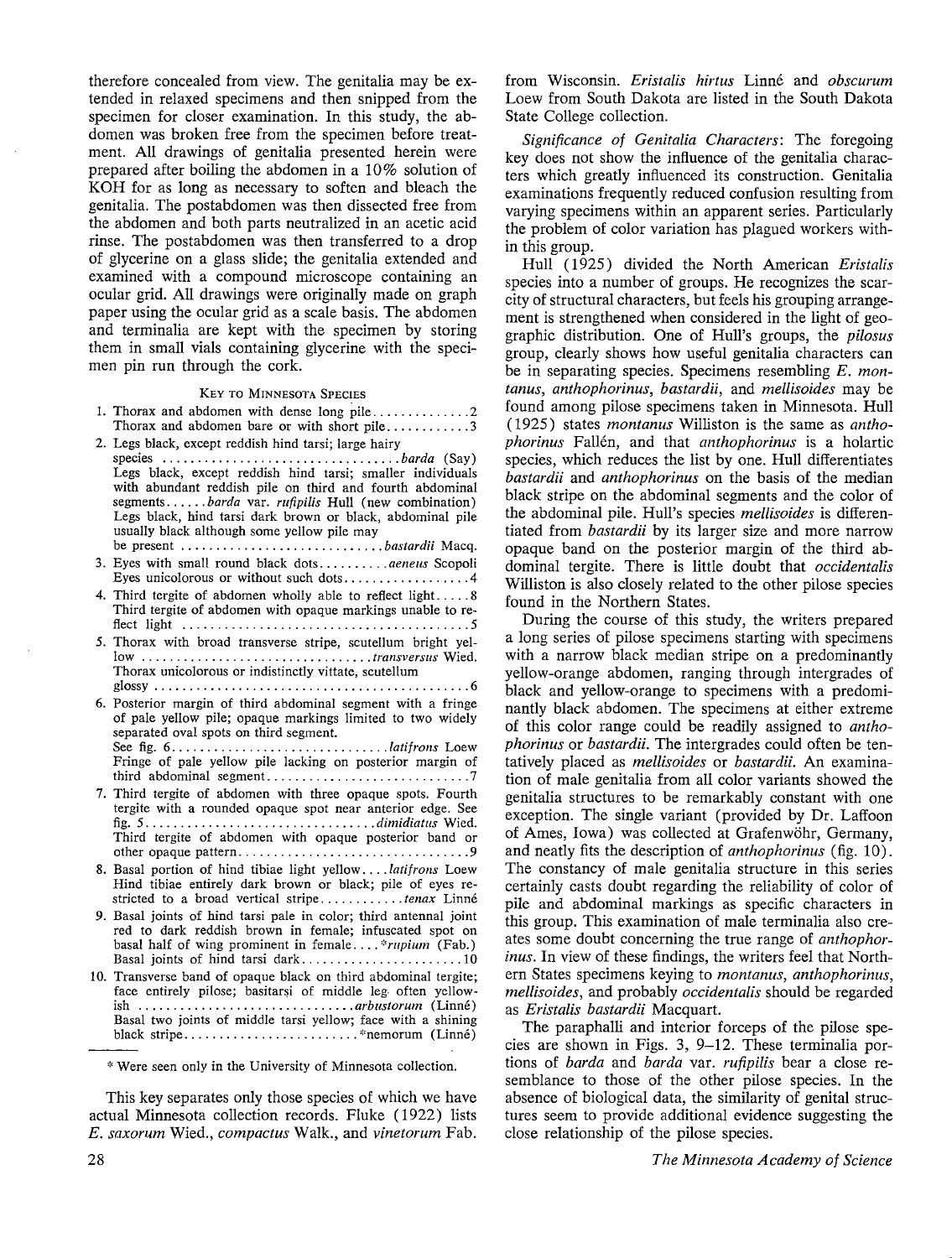Another identification problem clarified by genitalia examination is the confusion between *arbustorum* Linne and *brousii* Williston. Hull (1925) regards *brousii* as a native species which has been seriously challenged by the imported *arbustorum.* Metcalf ( 1913) and others have considered *meigenii* Wiedemann conspecific with *brousii.* Curran ( 1926) maintained *meigenii* was distinct from *brousii* on the basis of more extensive opaque abdominal markings and darker legs; and later (1930), upon examination of Wiedemann's type, declared *meigenii* does not even exist in the neartic region. Another" frequently appearing synonym for *brousii* is *androcles*  Osten Sacken, however, it appears that Osten Sacken did not publish a description for *androcles.* 

The usual distinction between *brousii* and *arbustorum* 



- FIGURE 4: *Eristalis transversus* paraphalli.
- FIGURE 5: *Eristalis dimidiatus* abdomen; white portion: yellow, solid black: opaque, stippled areas: shining black.
- FIGURE 6: *Eristalis latifrons* abdomen.
- FIGURE 7: *Eristalis latifrons* paraphalli.
- FIGURE 8: *Eristalis dimidiatus* paraphalli.

*Proceedings, Volume Thirty, No. One, 1962* 

has been the yellowish basal joint of the middle tarsi **in**  *arbustorum.* This tarsal character agrees fairly well with an opaque band or spot on the third tergite. The writers have found specimens where these characters were reversed. During the past summer five specimens of *arbustorum* were reared from what was believed to be the same egg mass. Individuals among this short series could be placed in either *arbustorum* or *brousii,* however, one specimen showed the basitarsal markings of one species and tergite markings of the other. Subsequent efforts to rear *arbustorum* have thus far failed. An examination of the genitalia of *arbustorum* and *brousii* show them to be identical which further casts suspicion concerning the reliability of color patterns and abdominal markings. Pending accumulation of more biological data, the writers consider *brousii* and *arbustorum* as conspecific and propose this population be considered as *arbustorum.* 

In all likelihood a genitalia study of the neartic *Eristalis* species could ease many of the identification prob-

PLATE II **PARAPHALLUS** "13. BROUSIJ 10. ANTHPHORINUS 14. ARBUSTORUM **1:1. TENAX 11 IIARCA VAA f'UFIPII.IS** 

FIGURE 9: *Eristalis bastardii* paraphalli.

- FIGURE 10: *Eristalis anthophorinus* paraphalli.
- FIGURE 11: *Eristalis montanus* paraphalli.
- FIGURE 12: *Eristalis barda* var. *rufipilis* paraphalli.
- FIGURE 13: *Eristalis brousii* paraphalli.
- FIGURE 14: *Eristalis arbustorum* paraphalli.
- FIGURE 15: *Eristalis tenax* paraphalli.